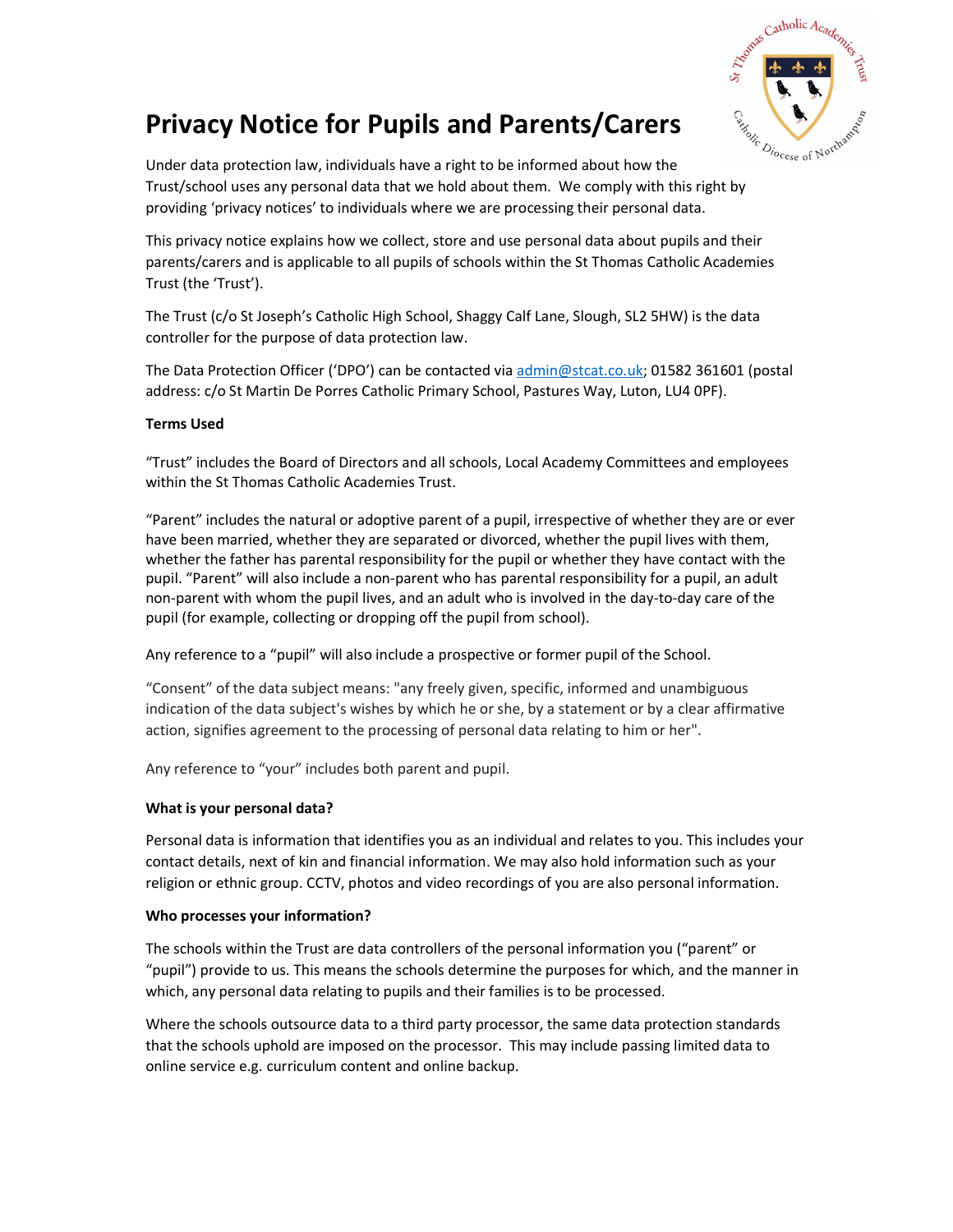## Why do we collect and use your information?

The school holds the legal right to collect and use personal data relating to pupils and their families, and we may also receive information regarding them from their previous school, LA, DfE and/or the Learning Records Service. We collect and use personal data in order to meet legal requirements and legitimate interests set out in the GDPR and UK law.

We only collect and use your information when the law allows us to. Mostly commonly, we process it where:

We need to comply with a legal obligation

We need it to perform an official task in the public interest Less commonly, we may also process your personal data in situations where:

- We have obtained consent to use it in a certain way
- We need to protect the individual's vital interests (or someone else's interests)

Where we have obtained consent to process your personal data, this consent can be withdrawn at any time. We will make this clear when we ask for consent and explain how consent can be withdrawn.

Some of the grounds listed above for collecting and using personal data overlap and there may be several grounds which justify our use of the data.

In accordance, with the above, the personal data of pupils and their families is collected and used for the following reasons:

- To support pupil learning
- To monitor and report on pupil progress
- To provide appropriate pastoral care
- To assess the quality of our service
- To comply with the law regarding data sharing
- To safeguard pupils

#### Which data is collected?

The categories of information that the schools collect, hold and share include the following:

Pupils:

- Personal Information e.g. names, phone numbers and addresses, unique pupil number, emergency contacts
- Characteristics e.g. ethnicity, language, nationality, country of birth and free school meal eligibility
- Safeguarding information such as court orders and professional involvement
- Attendance information e.g. number of absences and absence reasons
- Assessment and attainment information e.g. key stage 1 and phonics results, post 16 courses enrolled for, national curriculum assessment results
- Relevant medical information e.g. doctors information, child health, allergies, medication and dietary requirements
- Information relating to SEND including the needs and ranking and professional involvement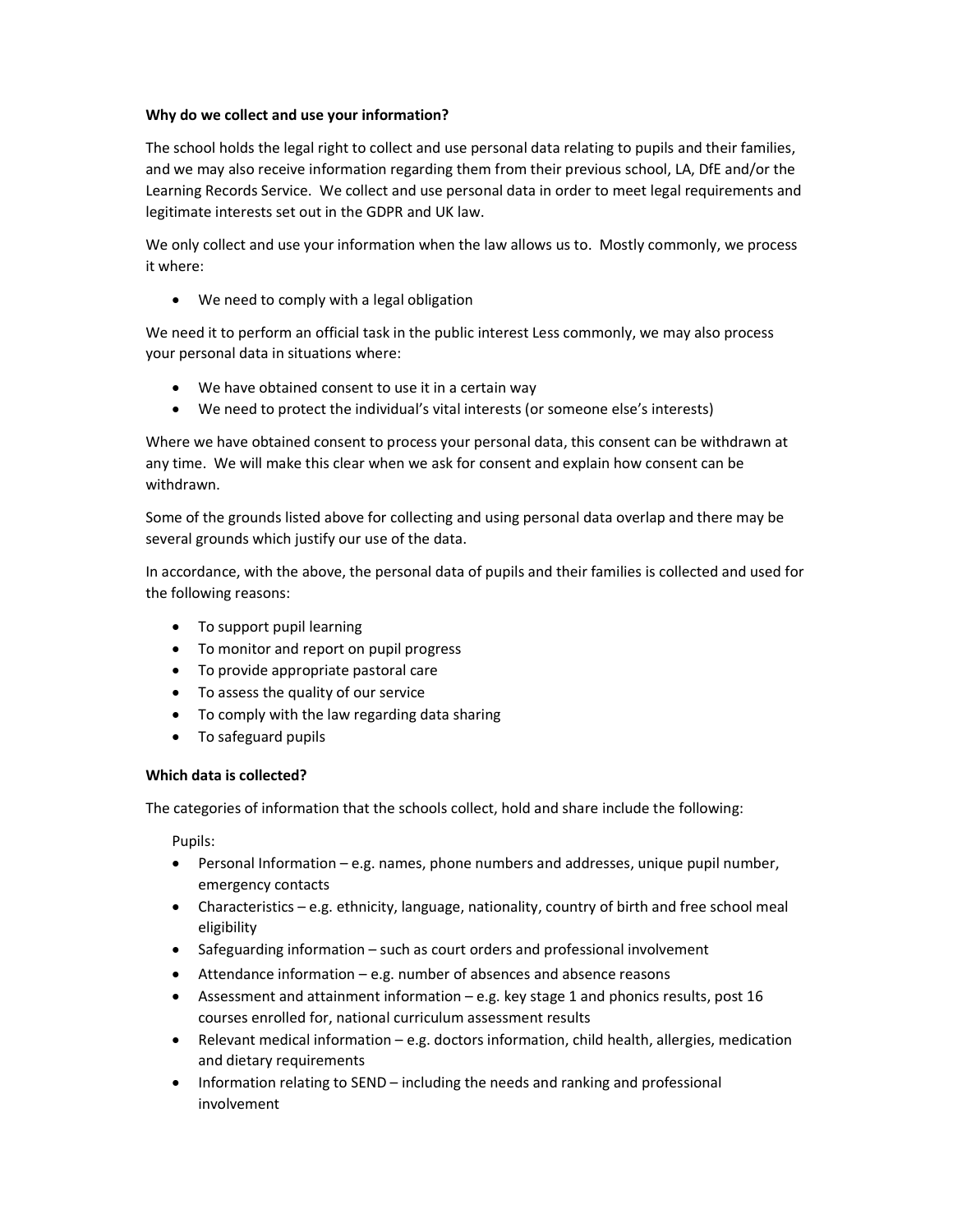- Behavioural information e.g. number of temporary exclusions and any relevant alternative provision put in place
- $\bullet$  Biometric data e.g. cashless catering system in school
- Information relating to Pupil Premium and looked after children
- Photographs and videos/audio recordings including CCTV
- Information relating to school activities and trips

## Parents:

- Personal Information e.g. names, phone numbers, addresses, work history, any relevant legal information
- Photographs and videos/audio recordings including CCTV

For pupils enrolling for post 14 qualifications, the Learning Records Service will give us a unique learner number (ULN) and may also give us details about your learning or qualifications.

Whilst the majority of the personal data you provide to the school is mandatory, some is provided on a voluntary bases. When collecting data, the school will inform you whether you are required to provide this data or if your consent is needed. Where consent is required, the school will provide you with specific and explicit information with regards to the reasons the data is being collected and how the data will be used.

Where there is no lawful basis applicable, your child's school will ask for the consent of the parent – e.g. if the school wish to use photos on their website or on social media to promote school activities.

If you wish to withdraw your consent for any reason, you should contact your child's school office.

No data about pupils and their families is shared with anyone without consent unless the law allows us to do so.

# How long is your data stored for?

Personal data relating to pupils at the schools and their families is stored in line with the school's Retention Policy found on each school website.

In accordance with the GDPR, the school does not store personal data indefinitely; data is only stored for as long as is necessary to complete the task for which it was originally collected.

# Will information be shared?

We do not share information about pupils with any third party without consent unless the law and our policies allows us to do so.

Where it is legally required or necessary (and it complies with data protection law) we may share personal information about pupils with:

- Our local authority to meet our legal duties to share certain information with it, such as concerns about pupils' safety and exclusions
- The Department for Education so that we can provide an effective education for all pupils
- The pupil's family and representatives so that they are aware of how their child is getting on in school
- Educators and examining bodies so that we may ensure pupils have the appropriate opportunities to improve their learning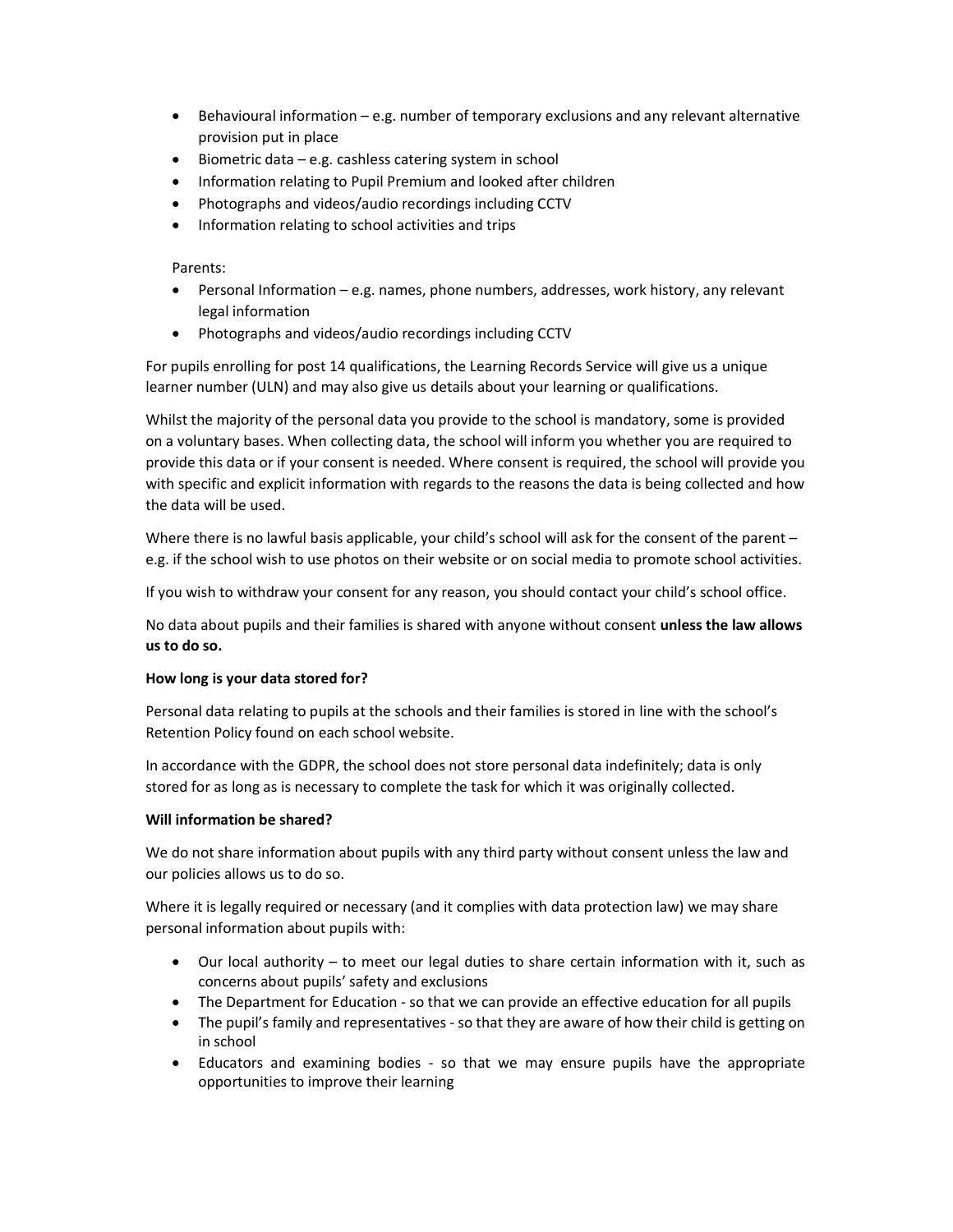- Our regulator (the organisation or "watchdog" that supervises us), so that we can ensure our schools provide an effective education for all pupils
- Suppliers and service providers so that they can provide the services we have contracted them for
- Financial organisations so that we can manage the finances of the schools
- Central and local government so that they can provide support services for our schools
- Our auditors so that they can ensure our finances are managed appropriately
- Survey and research organisations so that they can provide information about how our schools perform their duties
- Health authorities to ensure that all pupils have access to appropriate immunisations and health services
- Security organisations to ensure that our schools are kept safe and secure
- Health and social welfare organisations to ensure the health and social welfare of our pupils
- Professional advisers and consultants to advise us on the best way to ensure the effective education of our pupils
- Charities and voluntary organisations to provide support for such organisations as agreed by the schools
- Police forces, courts, tribunals as requested legally
- Professional bodies so that the schools can provide the best education for pupils

For pupils who are at least the age of 13 or over, the law requires us to pass on certain information about them to:

- (Luton schools): Luton Borough Council, Support, Challenge and Intervention team; or
- (Slough schools): Adviza

who have responsibilities in relation to the careers guidance, education or training of 13 - 19 year olds. We provide them with these pupils' names and addresses, dates of birth, name(s)/address(es) of their parent(s)/guardian(s) and any other information relevant to their role. We may also share certain personal data relating to children aged 16 and over with post-16 education and training providers in order to secure appropriate services for them.

#### Requesting access to your personal data

Under data protection legislation, parents and pupils have the right to request access to information about them that we hold. To make a request for your personal information, or be given access to your child's educational record, contact the Trusts' DPO by email (admin@stcat.co.uk) or by post to STCAT DPO c/o St Martin de Porres Catholic Primary School, Pastures Way, Luton, LU4 0PF.

You also have the right to:

- Be informed about how the School uses your personal data.
- Request access to the personal data that the School holds.
- Request that your personal data is amended if it is in accurate or incomplete.
- Request that your personal data is erased where there is no compelling reason for its continued processing.
- Request that the processing of your data is restricted.
- Object to your personal data being processed.